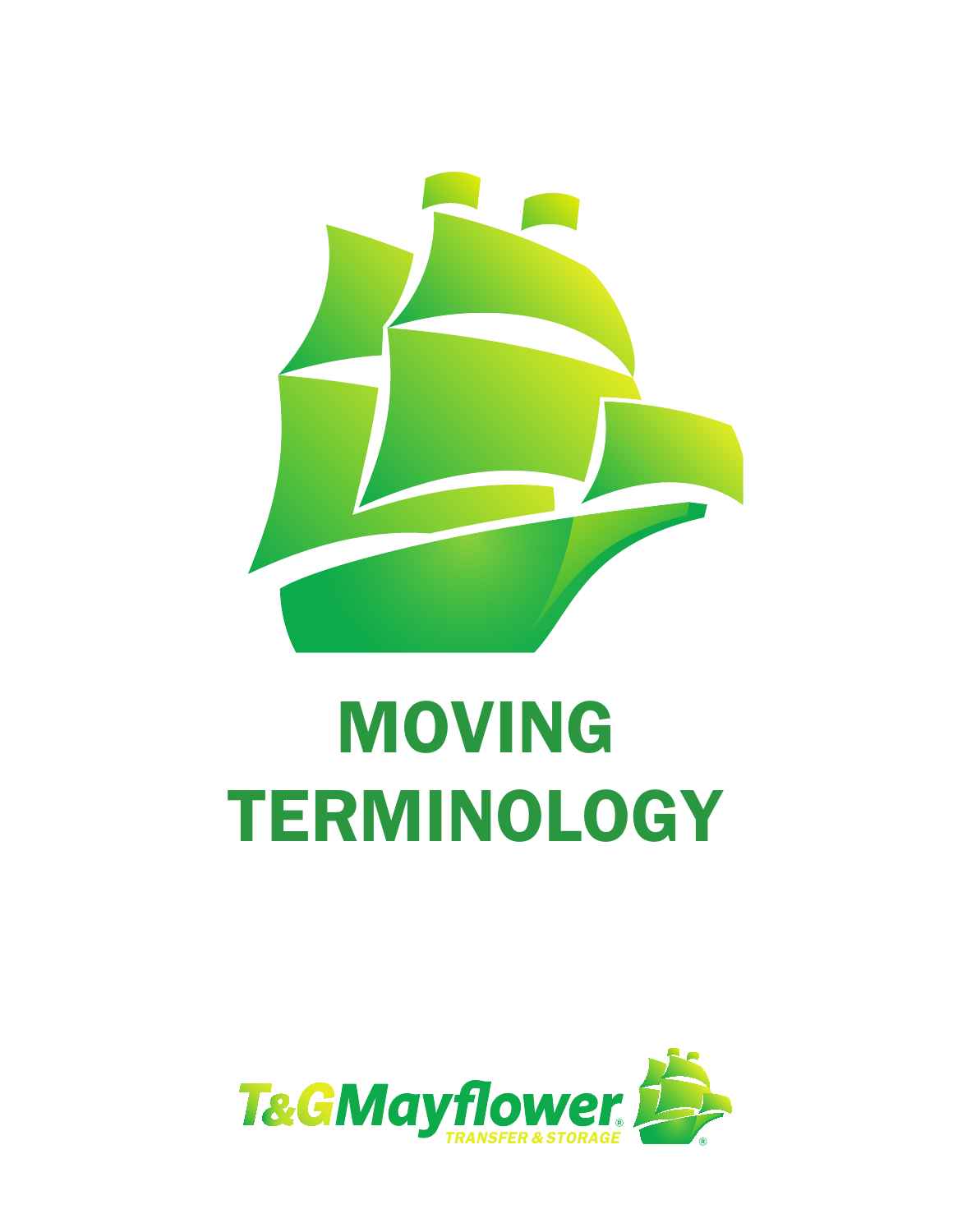

Accessorial (additional) services – services such as packing, unpacking, extra stop, or shuttle that you request to be performed (or are necessary because of landlord requirements or other special circumstances). Charges for these services are in addition to the transportation costs.

Agent - an affiliated moving company authorized to act on behalf of the van line. The agent may handle the booking, origin, hauling and/or destination services.

Bill of lading - customer's receipt for goods and contract for transportation. The customer's signature acknowledges that the household goods can be loaded on the van and "released to the carrier."

Binding/non-binding estimate – a binding estimate is an agreement made in advance between the customer and the mover that guarantees the total cost of the move based on the quantities and services shown on the estimate. A non-binding estimate is the carrier's approximation of the cost based on the estimated weight of the shipment and the accessorial services requested. A non-binding estimate is not binding on the carrier and the final charges will be based on the actual weight and tariff provisions in effect on the day of the load.

Booking agent – accepts the order for the customer's move and registers it with the van line. The booking agent may or may not be the origin or destination agent.

Bulky article - to ensure safe transportation, some articles included in a shipment (i.e., big screen TVs, motorcycles, hot tubs, etc.) require extra handling and/or blocking. Our tariff provides a schedule of extra charges for such articles.

**Carrier –** the moving company providing interstate transportation of household goods under whose Department of Transportation registration the shipment is moved.

Claim – statement of loss, damage, or delay to a household good shipment while in the care, custody or control of the carrier or its affiliated agent.

COD (cash on delivery) – shipments where the customer pays the moving charges at the time of delivery. For COD shipments, payment is required in cash or by traveler's check, money order or cashier's check. If a credit card is used, it must be arranged with the booking agent because authorization is required prior to loading. Personal checks are not accepted.

Department of Transportation (DOT) – the federal agency which, through the Surface Transportation Board (STB) and Federal Motor Carrier Safety Administration (FMSCA) within the DOT, governs the interstate transportation industry, including movers of household goods.

Destination agent – the agent designated in the destination area to be available to assist or provide information regarding the shipment to the customer or the van operator.

Diversion - when a customer changes the destination of their shipment after it is en route, transportation charges shall be calculated from the point of origin, to the point at which the carrier is able to effect the diversion, plus the transportation charge from the diversion point to the new destination point.

**Exclusive use of vehicle** – upon request and subject to availability, the customer may request and the carrier may provide an exclusive unit for a shipment. Transportation charges are based on actual weight subject to specific minimum weights.

**Extra labor** – hourly labor charge (15 minute minimum) for performing any requested services for which specific fees are not published. This generally covers activities such as removing/placing items in attics/crawlspaces, packing/unpacking owner's furnished containers, etc.

Extra pickup or delivery – linehaul/transportation charge includes pickup from a single address and delivery to a single address. Additional charges are assessed for each stop or call requiring an additional pickup or delivery.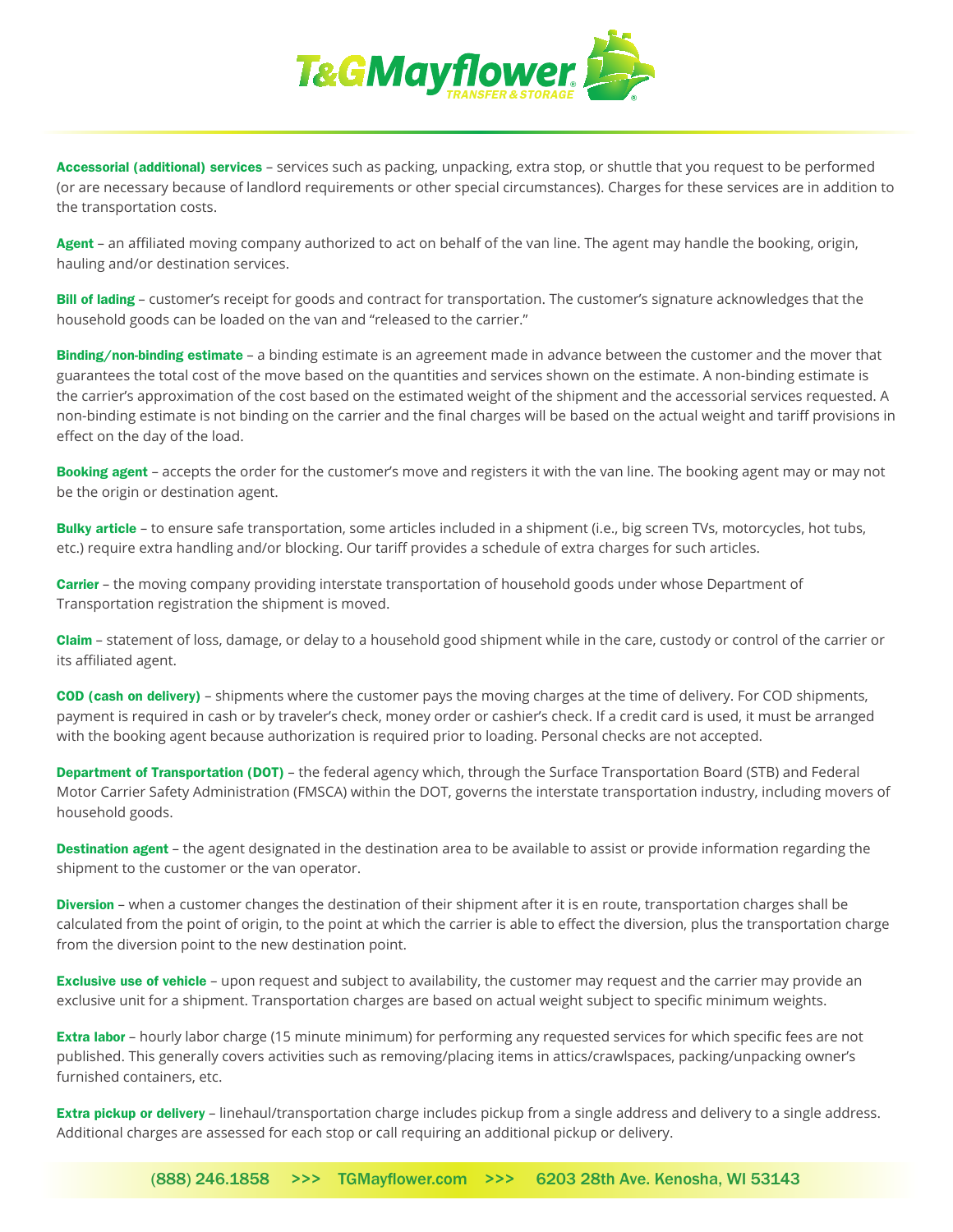

Fuel surcharge – the carrier's tariff provides for a percentage adjustment to the transportation charge (and SIT Pickup and Delivery) to aid in the recovery of the increased cost of fuel. The surcharge, which can change monthly, is based upon the national average cost of diesel as reported by the U.S. Department of Energy.

Full-service packing & unpacking – hundredweight rates that apply based on the weight of the shipment when the carrier is requested by shipper to pack or unpack the complete shipment. The full-service packing rates include cartons and packing labor. The full-service unpacking rates include the unpacking of carrier packed cartons and the removal of such debris.

High-value article inventory form – the carrier will have you fill out a high-value inventory form to list items included in a shipment that are valued at more than \$100 per pound to ensure they are protected accordingly.

Insurance-related general increase (IRR surcharge) – the carrier's tariff provides for a percentage adjustment to the transportation charge (and SIT Pickup and Delivery) to aid in the recovery of the increased cost of carrier's and van operator's liability insurance expenses.

Inventory – a detailed descriptive list of the items in the shipment and their condition before the van is loaded.

Method of payment – payment must be in the form of cash, traveler's checks, money order, a bank cashier's check or a credit card. Credit card payment must be pre-approved prior to loading. Personal checks are not accepted.

Non-allowables (prohibited items) – the Carrier will not accept shipment property that will contaminate or damage (i.e., bug infestations, chemicals, propane tanks, etc.) the carrier's property or the property of other customers, nor will it remove items that would damage the article or the premises (i.e., furniture that will not fit through doorways). Further, the carrier will not accept liability for items of a perishable nature (food, wine collections, plants, etc.).

Order for service - a document authorizing the moving company to transport your household goods.

Order number – used to identify the customer's shipment and appears on the upper right corner of the Order for Service and the Bill of Lading. This number should be used whenever the carrier is contacted.

Origin & destination service charge - a hundredweight rate that applies based on the weight of the shipment plus any weight additives and location where the shipment is picked up and delivered. The charges compensate the carrier for basic handling and servicing of the shipment; includes services such as elevator, stair and excessive distance carries, piano and organ flight carries, additional transportation charge (ATC), basic appliance servicing (preparation of appliances to make them safe to ship), and on shipments moving transborder between the United States and Canada, the import and export service charge.

Origin agent – the agent designated in the origin area to be available for preliminary readying of the shipment before movement and/or to provide information regarding the customer's move.

Overflow – when articles to be shipped are left behind due to insufficient space on the primary van. An additional van(s) is then utilized for transportation and delivery.

Overtime loading & unloading service – if you request loading or unloading on a specific date which is a Saturday, Sunday or a holiday, an overtime charge, based on the weight of your shipment is assessed. This is also true if you request the service to be performed after working hours (i.e., between 5 p.m. and 8 a.m.) on any week day, or when prevailing laws ordinances or landlord requirements will not allow loading/unloading during normal working hours on week days.

**PBO (packed by owner)** – when articles are packed by the customer for moving.